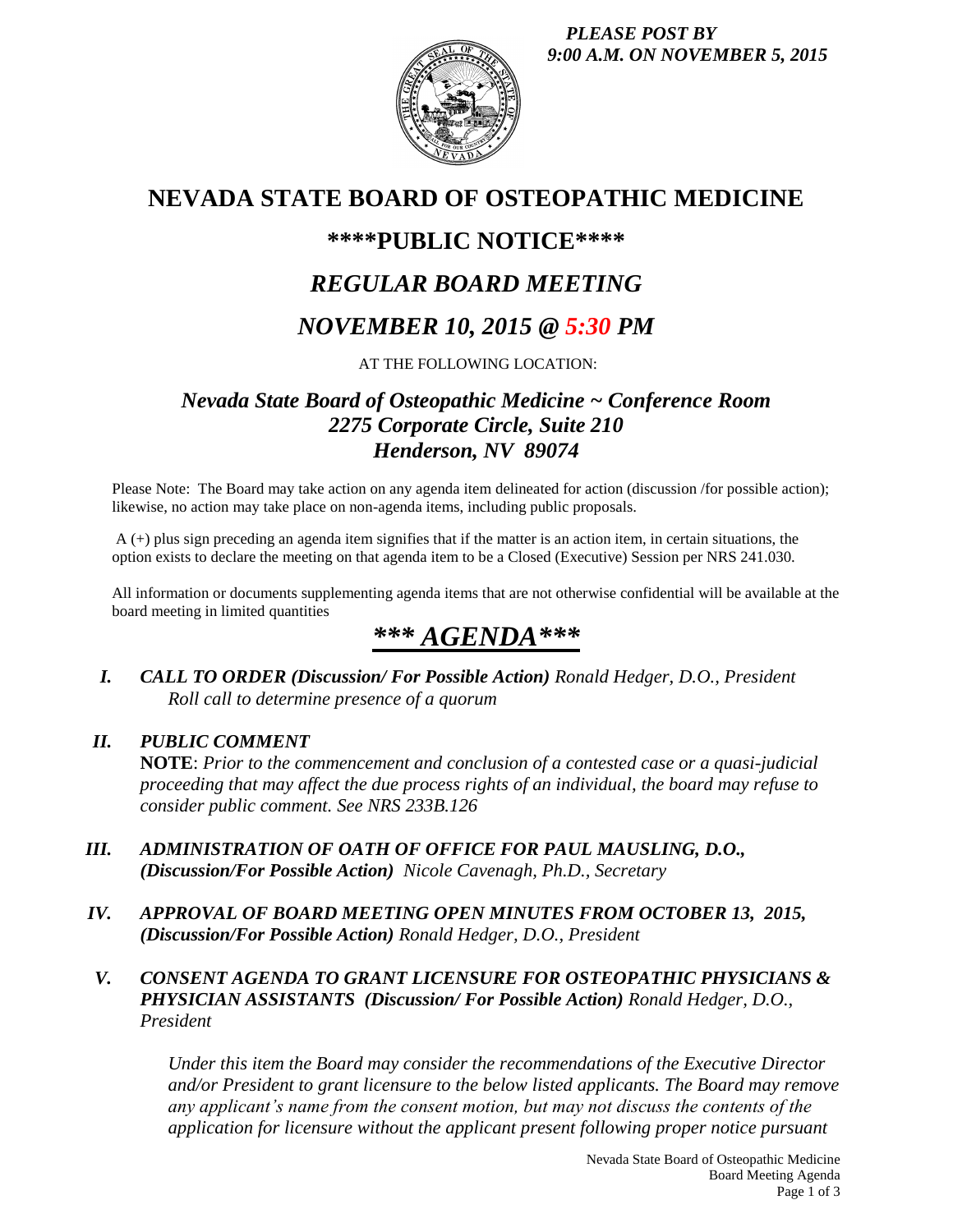*to the open meeting law.* 

*Consent agenda to grant FULL LICENSURE to the following applicants:*

#### *Osteopathic Physician Name Specialty*

*Anil Hanuman, D.O. – Endorsement Internal Medicine Jared Heimbigner, D.O. Diagnostic Radiology John Miles, D.O. – Endorsement Anesthesiology Jacklyn Pancrudo, D.O. Internal Medicine Amarpreet Sandhu, D.O. Nephrology Lamarr Tyler, D.O. OB/GYN David Wang, D.O. Radiology*

*Special Licenses NRS.633.411: Rafael Martinez, D.O. Kingman/Sunrise*

- *VI. +FULL LICENSURE FOR OSTEOPATHIC PHYSICIAN, RUSSEL AUBIN, D.O., (personal appearance), (Discussion/For Possible Action/Board may go into closed* **session** *pursuant to NRS 241.030 to move to a closed session because the discussion will have to do with this applicant's character, alleged misconduct, professional competence, or similar items). Ronald Hedger, D.O., President*
- *VII. +FULL LICENSURE FOR OSTEOPATHIC PHYSICIAN FARDAD FOROUZANPOUR, D.O., (personal appearance), (Discussion/For Possible Action/Board may go into closed*  **session** *pursuant to NRS 241.030 to move to a closed session because the discussion will have to do with this applicant's character, alleged misconduct, professional competence, or similar items). Ronald Hedger, D.O., President*
- *VIII. DISCUSSION/ACTION REGARDING ACTION TO BE TAKEN WITH OUTSTANDING COLLABORATING AGREEMENTS (Discussion/For Possible Action), Ronald Hedger, D.O., President*
	- *IX. CONSIDERATION/ACTION REGARDING APPROVAL OF 2014-15 FISCAL YEAR AUDIT, (Discussion/For Possible Action), Ronald Hedger, D.O., President*
	- *X. DISCUSSION/ACTION REGARDING POSSIBLE UPCOMING REGULATIONS, (Discussion/For Possible Action), Ronald Hedger, D.O., President*
	- *XI. EXECUTIVE DIRECTOR'S REPORT*
		- *a. Quick Books*
		- *b. Licensing*
		- *c. Interstate Compact Licensure- Update*
- *XII. LEGAL REPORT (Discussion/Action) by Louis Ling, Board Counsel and/or Sophia Long, Deputy Attorney General*
- *XIII. ITEMS FOR FUTURE DISCUSSION/ACTION/UPCOMING AGENDA*
- *XIV. PRESIDENT Report on Board Business, Ronald Hedger, D.O., President*
- *XV. PUBLIC COMMENT*